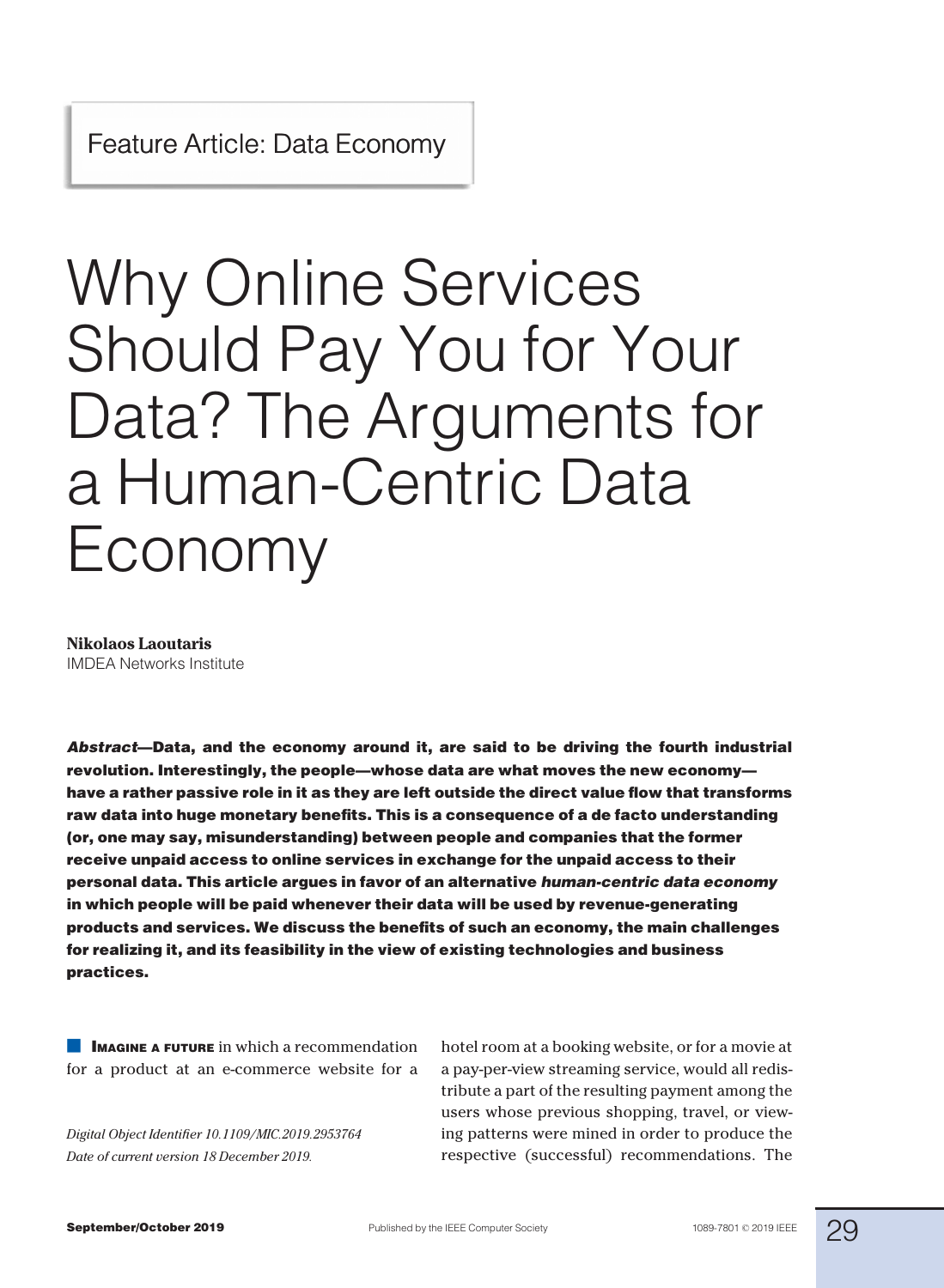same would apply for the services and products that, instead of individual payable transactions, accrue revenue through subscription fees in an all-you-can-eat flat or tiered manner. A car navigation system with live traffic information would, for example, redistribute part of its revenues to owners of cars, subscribers to the service or not, whose location data helped the service run an accurate and timely traffic/ navigation service. We will call such an economy Human Centric in order to contrast it with today's data economy in which people are not compensated for their data.

Human centricity refers to the ultimate goal of upgrading the position of citizens in the data economy by allowing them to progress from the unpaid "data subjects" to the partners who participate actively in profit sharing in proportion to the value of the data that they contribute. This will be an important step toward realizing a new data-driven industrial revolution. The current practice of compensating the users implicitly (in kind) by giving them free online services is a half-measure at best that, as we will argue next, is harmful to both privacy and sustainability in the web. Fully realizing the data-driven revolution will require the creation of fair rules for providing explicit monetary benefits to the providers of data without whom the data-driven business models and their supporting machine learning algorithms have almost zero value.

## WHY DO WE NEED A HUMAN-CENTRIC DATA ECONOMY?

Paying people for their data seems to be at least one step ahead from discussions about data in our times, which go mostly in the direction of the data protection and privacy. Still, the arguments in favor of alternative data economies are mounting fast. Next, we discuss why such economies can be beneficial for individuals, society, and even the companies that engage in data collection and monetization.

## Paying for Data as an Economics Solution to Privacy Problems

Paying for data puts economic pressure on online services to apply data minimization

principles, i.e., to collect and process only the minimum amount of data necessary for their operation. Data minimization is mentioned in the General Data Protection Regulation (GDPR) and other data protection laws but is seldom applied in practice. Indeed, since the data are by now a major asset, companies collect all they can, far and beyond their actual information needs, in the hope that future versions of their service or new business models will allow them to eventually monetize the extra amount collected. This in conjunction with the fact that the *collection and proc*essing of data costs close to zero are fueling greedy "all-you-can-eat" practices. Data collection costs close to zero for one part due to Moore's law that allows for the transmission, processing, and storage of data at very low cost, and for the other, because users are not compensated. Even if IT costs start deflating slower than Moore's law, it is quite certain that, in the foreseeable future, user tracking and data collection will remain cheap enough to allow the all-you-can-eat approach to persist uninhibited.

Coming to the data protection laws, the issue of applying them in practice by proactively monitoring and detecting violations remains a huge challenge. $6$  If we fail to apply in practice the existing and forthcoming data protection laws, then a privacy-/trust-related tragedy of the commons on the web becomes a realistic possibility. The data minimization and sound data-driven business models can play a key role alongside data protection regulation in avoiding such a grim outcome. Ideally, online services should collect the minimum amount of data that they need and engage in the data collection, only when the benefits that they create for society outweigh, and can, therefore, recompensate for the damages they impose. In other words, in the same way that factories and private cars pay some type of tax or fine for polluting the environment, online services should pay for privacy risks and damages imposed on the people. This would institute a currently missing "economic signal" for pushing in the direction of replacing all-you-can-eat with more rational data collection practices. By having to pay for data, "parasitic" services, such as trackers that compile lists of anything from suspected alcoholics and HIV positive individuals, to active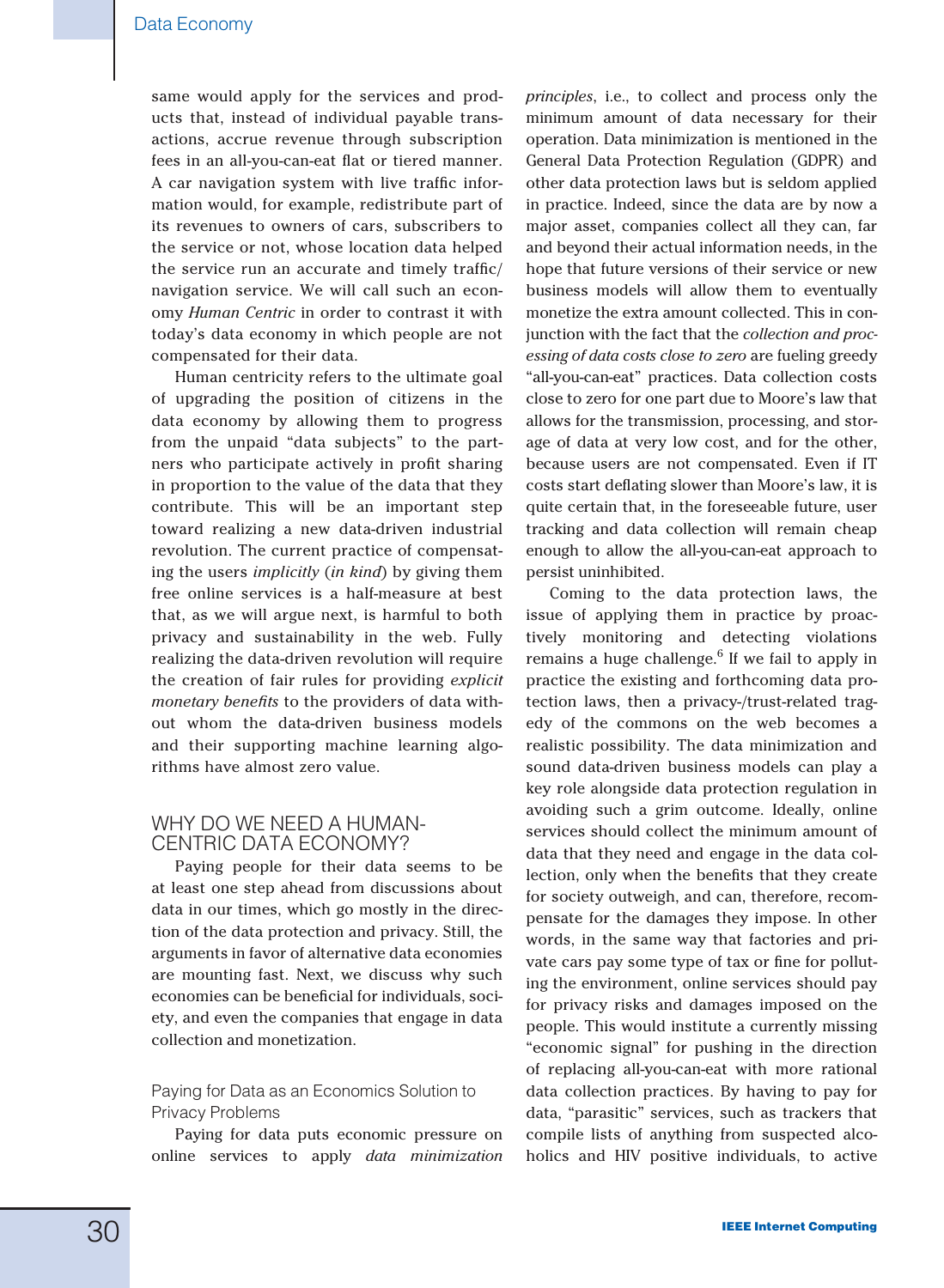police officers [\(https://money.cnn.com/2013/12/](https://money.cnn.com/2013/12/18/pf/data-broker-lists/) [18/pf/data-broker-lists/](https://money.cnn.com/2013/12/18/pf/data-broker-lists/)), would go out of business, whereas valuable services such as search and maps would proceed uninhibited and even benefit, as explained later. Data collection could be allowed for free as long as the total volume is small to protect the startups during their first steps. Currently, for a small unilateral profit, scores of abusive services are imposing huge privacy risks to society, while remaining economically viable largely because they can collect data almost for free.

#### Long-Term Sustainability

Beyond its negative effects on privacy, the current economic model around data has lead to market failures in the form of large data monopolies and oligopolies, and may even become a threat to employment in the future due to job loss from data-driven automation. Paying people for their data could, therefore, be an alternative to laborbased compensation in the future in which most work will be done by machines. Indeed, it was estimated recently that if fair remuneration algorithms are set in place, a family of four could earn up to \$20 000 per year from their data.<sup>10</sup> The above figure may seem small to be a full alternative to labor-based compensation but can only increase as more and more sectors become catalyzed by automation.

The idea of paying people for their data is a fairly recent one. Its origins can also be traced to the recent idea of (universal) guaranteed minimum income. The latter is discussed, and has even been tested in Finland and Switzerland, as a potential remedy for the modern societal ailments such as increased income disparity, increased unemployment, and the other laborrelated challenges emerging in the context of machine learning automation, robots, threedimensional printing, self-driving cars, and other employment-threatening technologies (see the work presented by Harari<sup>4</sup> for a general treatment of the above). Technology philosopher and author Jaron Lanier<sup>5</sup> has taken the idea of guaranteed minimum income and transformed it by stripping away the negative aspects raised by its critics, such as that it is a nonsustainable form of charity. Instead, Lanier has argued that paying people for their data is an altruism-free idea compatible with the modern capitalism for achieving the positive objectives of guaranteed minimum income without harming but instead benefiting the market, innovation, and investment in technology. The fundamental argument behind this position is a simple one: the business models and machine learning algorithms have zero value without the data and, therefore, paying for those data is not charity but rather neoclassical economics.

#### Win–Win for People and Online Services

Going a step further, paying for data should not be seen as harmful to business for the simple reason that the online services market is certainly not a zero-sum market—increasing the profit of the users does not have to harm the profits of online services. In fact, by providing compensations for data, online services can acquire more data, and of higher quality, than the data they collected intrusively today, and, by doing so, increase their revenues and the utility for their users. For example, instead of just collecting the product pages that the users visit in an e-commerce site, in a human-centric data economy (HCDE), the users that have opted-in to receive micropayments may further release the amount of time spent at each page as well as the local interaction patterns, such as scrolling up and down, that may not be visible through the standard cookies and other mechanisms used today. It is not surprising, therefore, that the idea of paying or being taxed for the data has been positively received by many, including the industry leaders, such as Elon Musk, Mark Zuckerberg, and Bill Gates [\(https://qz.com/911968/bill-gates-the-robot](https://qz.com/911968/bill-gates-the-robot-that-takes-your-job-should-pay-taxes/)[that-takes-your-job-should-pay-taxes/\)](https://qz.com/911968/bill-gates-the-robot-that-takes-your-job-should-pay-taxes/).

## CHALLENGES

Next, we review some of the fundamental challenges for realizing a human-centric data economy.

#### Horizontal Value Split

The first challenge is to devise a fair way to split the revenue among the main actors of the data value chain, i.e., among online services, human data providers, and any other collaborating third parties (see Figure 1). For example, in the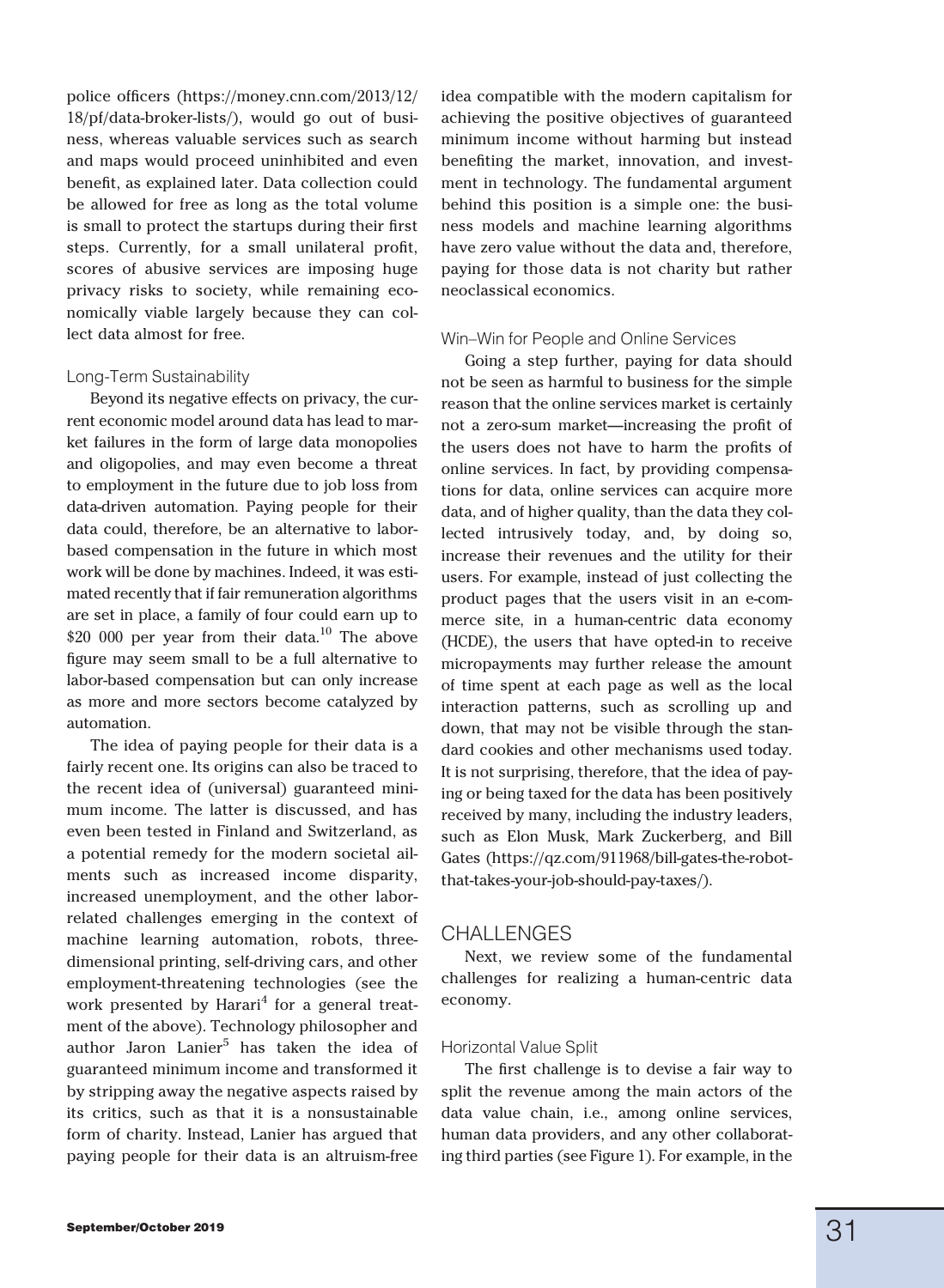Data Economy



**Figure 1.** Data value chain with three entity types: users, online services, and third parties. Side payments flow horizontally between entity types. The bargaining power of each entity type depends, among others, on the amount of competition within its sector.

case of the successful sale of a TV from an online electronics store following a recommendation based on the purchase data from the other users of the store, one would need to decide what part of the price of the TV to return as a payback to those users. If the recommendation also used browsing and purchasing data of other users without accounts in the e-commerce site [such data can be bought online from the so-called data management platforms (DMPs)], then those users should also receive a part of the payback, as should the DMP that made their data available to the e-commerce site.

Notions from game theory, such as the Nash Bargaining and the Shapley Value, $8$  can be used for defining a fair split of revenue among the main entities of the data value chain. Several modeling challenges ensue for capturing things, such as how the size of the user base impacts the ability of the recommenders to make better recommendations; how the existence of the additional data from the third-party brokers further improves the effectiveness of recommendations; how competition within the service provider or data provider segments increases or reduces the bargaining power of players; and how customer loyalty to a service or provider loyalty to a data provider impacts payments. Also, unlike most economics work in the value-chain modeling, $7$  we would have to develop quantitative rather than the qualitative models, i.e., models that can be driven by real data to produce actual eurovalues for the amount of payback to be returned to the data providers for different online service types. See the work



Figure 2. Micropayments received for offering movie scores used by the recommender system of an online movie streaming service. See the work presented by Paraschiv<sup>9</sup> for the formulation and results.

presented by  $Counteris<sup>2</sup>$  and references therein for an example of such quantitative versus qualitative value chain modeling in the context of paid peering negotiation between Internet Service Provider (ISPs) and online service providers.

#### Vertical Value Split

Let us assume that the horizontal value chain modeling indicates that a percentage P, say 10%, of payable transactions revenue should be redistributed to users. The next question is how to find a way to split this  $P$  among the different individual users whose data were used in the abovementioned successful transactions, as depicted in Figure 2. In some cases, the data of different people make more or less equal contributions to a successful recommendation. That would be the case, for example, of a recommendation for a blockbuster movie produced by counting the number of people who chose that blockbuster movie versus another one airing at around the same time. In that case, most people who typically watch blockbuster movies would be assigned an almost even share of the amount to be redistributed. On the other hand, if the recommendation were for an experimental Maltese film of the 1950s, then any fans of Maltese cinema should be assigned a much higher proportion than that assigned to the mainstream viewers watching mostly blockbuster movies. Similarly, a driver who reports location data that lead to finding an uncongested route during a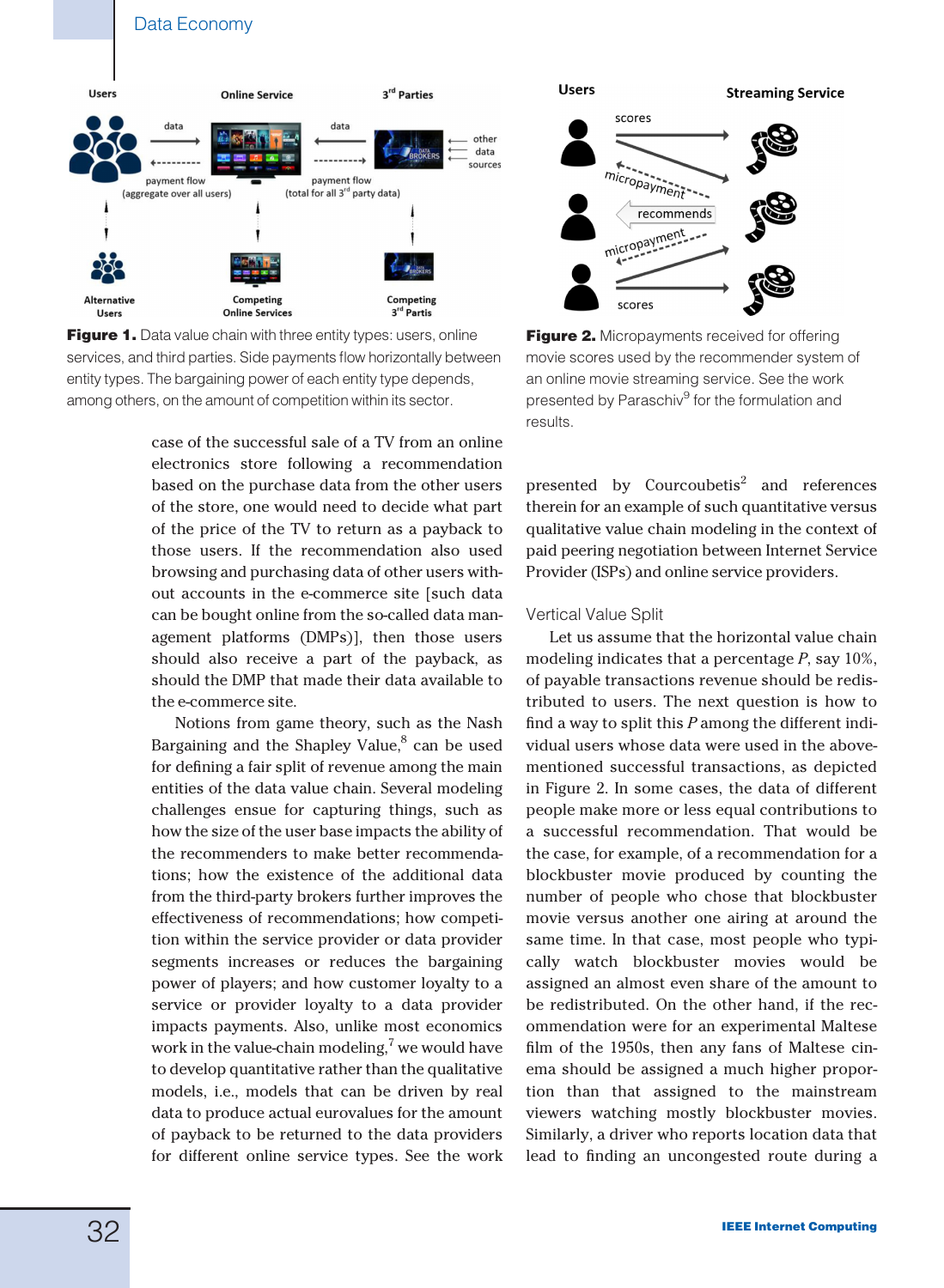peak commute time should receive a higher return than the other users who report mobility data on already-known congested routes.

Notions of fairness such as the Shapley value can be used for this task as well, but they will have to be approximated by computationally efficient alternatives. Computing the Shapley value directly involves  $O(N!)$  computations, where N is the set of "players" participating in the value creation. In the vertical splitting mentioned before, the size of the player set  $N$  is inherently small. For example, if we consider three options for user-base size (small, medium, and large), three competing streaming providers, and two data brokers covering a region, then we will have a player set of size  $|N| = 8$ . For such a number, we can compute the Shapley value exactly by performing a number of computations in the order of  $8! = 40$  320. This would produce the total payoff to be returned to the users. However, to break this total payoff among the individual users who have provided data to a successful movie recommendation, we will need to consider  $|N|$  is the order of thousands, if not millions. Even a mere user population of  $|N| = 10000$  would, thus, lead to a computation in the order of factorial 10 000, which is a 35 658-digits-long number that is far beyond what our technology can deal with. Luckily, efforts are being made to simplify Shapley, in cases that the value function to be computed allows it<sup>1</sup> or approximate it by the fast polynomial algorithms or heuristics.<sup>9</sup>

Notice that the above split of value, first horizontally among entity types (users versus service versus third parties) and then vertically among one entity type (users), represents a radical deviation from the auction-based approach proposed today by most data marketplaces<sup>11</sup> and personal information management systems.3 Auctions attempt to use the market forces in order to assign an a priori value to data, often in a context (application) unaware fashion. This is challenging, if not impossible, for a variety of reasons.

- Trading new commodities, be it precious metals, oil, or the latest cryptocurrency, is known to lead to wild price volatility for the extended amounts of time while people are trying to appreciate the real value of the new commodity.

- Calling data a commodity is more of an abuse of the term. Unlike two different liters of gasoline, which are indistinguishable (at least when coming from the same pump), the mobility or browsing pattern of different people may have radically different values for a service (think of the value for a stock recommendation service of having access to the browsing behavior of a famous investor versus an ordinary person).
- Even two identically valuable pieces of information can generate vastly different benefits for two information buyers. This is because, unlike a liter of gasoline that can be consumed only once, a mobility or browsing pattern can be "mined" (processed) infinitely without losing its value or decaying. A fundamental shortcoming of auctions is that they cannot know in advance, or limit in postauction time, the number of times that a piece of information will be reused. This makes deciding, or accepting a bid, very difficult.

In contrast to the auction-based valuation of the data in which data are sold a priori as a commodity without a specific context and use case, in our proposal, payments are made a posteriori for a particular use case under a clear revenue model.

### Implementation

-

-

Laying the foundations of the new economy and dealing with the scalability challenges in payoff computation are only the tip of the iceberg on the road toward making a human-centric data economy a reality. For HCDE to have a realistic path toward the adoption, establishing trust is a key. Users need to be able to trust that payments in exchange for their data are fair and in accordance with the payment schemes offered by different services. To achieve this, payments need to be transparent and attestable. Transparency and attestability mean that the users need to have a way to understand how much and why they were paid for their data; moreover, they need to be able to do that remotely and in a trustworthy manner that guarantees that the service provider has faithfully followed the advertised compensation plans. Compensation plans can range from very simple ones, such as paying in proportion to the number of data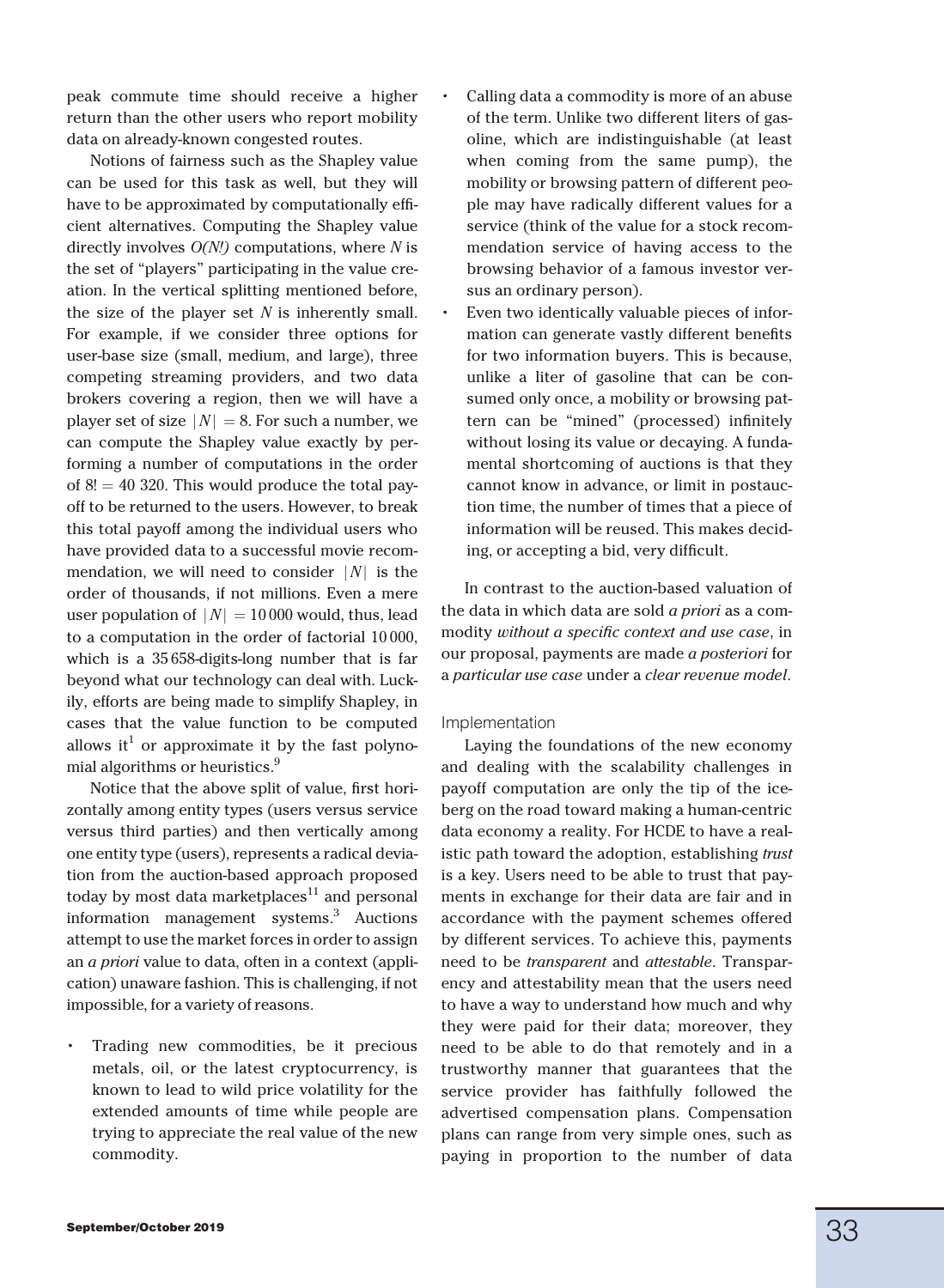

Figure 3. Alternative architectures for storing user data as well as accounting metadata for computing micropayments. In an integrated case, accounting metadata is integrated with existing services. In the standalone version, a separate service exists for storing accounting metadata across online services. In the clean-slate case, the standalone service also stores the user data to facilitate user control and improved privacy.

points provided, to more complex ones, such as paying in accordance with the actual importance of the data provided in the context of a specific computation, e.g., a recommendation. A simple way to achieve these objectives is to allow the users to see the actual data used in all the transactions carried out by a service and, thus, verify for themselves that payments have been fair. Obviously, such an approach is unrealistic. A service has many reasons and constraints that make opening up its data impractical, even illegal, in some cases, because—beyond jeopardizing its intellectual property and competitiveness in its market—it can also harm the privacy of its users. (Note here that when we write about opening up data, we are not referring to allowing a user to see and even retract his/her data record. We are referring to allowing a user to see the data of other users and thus verify that he/ she was compensated a fair amount.)

Going beyond transparency, attestability, and privacy challenges, we still face open important architectural, systems and interface definition problems that are crucial if one wants to produce a technology that can be implemented and adopted in practice. For example, the accounting metadata layer needed for the micropayment computation can be integrated within each particular service, or alternatively can exist as a standalone external service upon which different services will write and store accounting metadata, as depicted in Figure 3. In both cases, but especially in the second, additional

architectural and design questions need to be answered, such as how will the users be identified? what communication interfaces will be used for communication among users, services, and third parties? where will the actual user data be stored?

## **FEASIBILITY**

Achieving the final objective of HCDE, which is nothing other than disruption for the benefit of everyone—first and foremost the people but also the companies and the way that the data economy works–is a high risk, very high return bet. Clearly, designing and prototyping a fully working version of the necessary technology is something very difficult but, in our opinion, feasible. Economics provides the starting point by offering rigorous tools for defining value sharing among the groups of collaborating entities. Computer science offers tools for taking complex metrics and approximating them with fast but accurate heuristics. In terms of engineering feasibility, the proliferation of big data platforms and optimized machine learning implementations provide the tools needed to implement the necessary computations for deriving the datarelated micropayments. The blockchain and trusted execution environments provide the tools for storing and accumulating such micropayments during a payment period (day, week, month) before actually transferring them to human data providers. Finally, the data